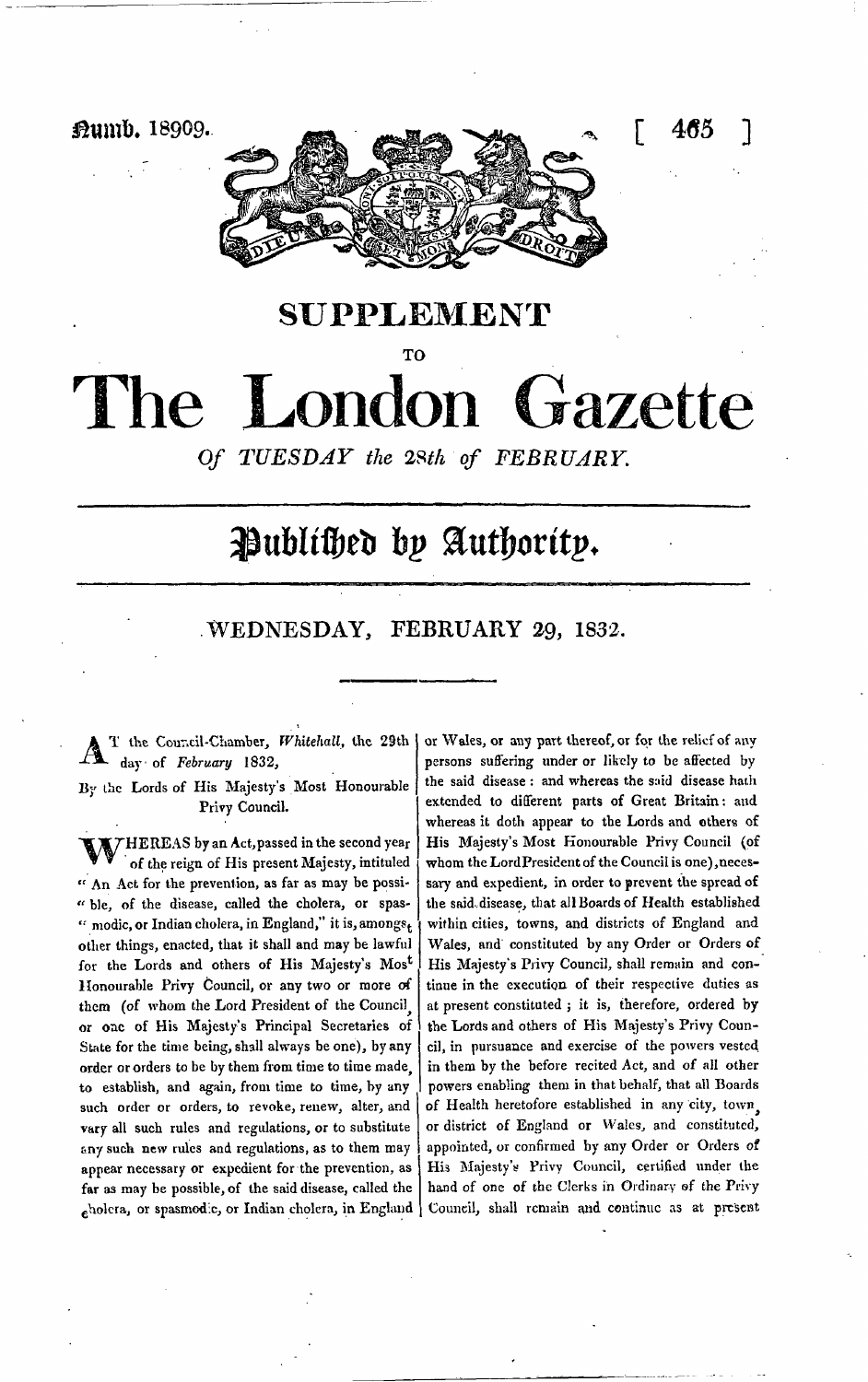shall proceed in the execution of the duties to be committed to them, in such form, ,and according to such regulations, as shall be directed and prescribed by any Order of His Majesty's Privy Council, so certified as aforesaid.

And it is further ordered, that every practitioner of medicine within every city, town, or district, in which every such Board of Health is or shall be constituted by order of the Lords and others of His Majesty's Privy Council, shall, and he is hereby required and commanded, to make to such Board a daily report under his hand, containing a numerical account of 'all new cases, deaths, and recoveries of every person attended by such medical practitioner, who may be affected with the snid disease, or with any other disease anywise resembling the same. And all medical practitioners who shall neglect or omit to make any such return, at the time or in the manner or form required by the Board of Health of the city, town, or district in which they reside, or in which the patient they attend resides, or who shall, in sueh return, wilfully make any false statement, are hereby warned and admonished, that the penalties and punishments consequent upon any such disobedience to this Order, and to the provisions of the before-mentioned Act of Parliament, will forthwith be enforced against them. C. C. *Greiille.*

T the Council-Chamber, Whitehall, the 29th day of February 1832,

By the Lords of His Majesty's Most Honourable Privy Council.

MTHEREAS by an Act, passed in the second year of the reign of His present.Majesty, intituled "An Act for the prevention, as far as may be " possible, of the disease called the cholera, or spas-" modic or Indian cholera, in Scotland," it is, amongst other things, enacted, " that it shall and may be lawful for the Lords and others of His Majesty's Most Honourable Privy Council, or any two or more of them (of whom the Lord President ef the Council, or one of His Majesty's Prin cipal Secretaries of State for the time being, shall always be one), by any order or orders to be by them from time to time made, to establish, and again, from time to time, by any such order or orders, to revoke, renew, alter, and vary all such rules and regulations, or to substitute any such new rules and regulations, as to'them may appear necessary o  $87.5 - 13$ 

constituted ; and that all such Boards of Health argedient for the provention, as far as may be porj .sible, of the said disease called the cholera, or spasmodic, or Indian cholera, in Scotland, or any part thereof, or stor the relief or any persons suffering aunder, or likely to be affected by, the said disease. •with power also to the said Honourable Privy Council to appoint persons resident in Scotland to superintend and assist in the execution of this Act, and (o vest such persons with such powers and authorities as to them may seem fit :" And whereas the said disease hath extended to different parts of Scotland.: And whereas it doth appear to the Lords and others ;of His Majesty's Most Honourable Privy Council (of whom the Lord President of the Council is one) necessary and expedient, in order to prevent the spread of the said disease in Scotland, that all Boards of Health established within burghs, towns, and districts of Scotland, and constituted -by;any Order or Orders of His Majesty's Privy Council, shall remain and continue in the execution of their respective duties, as at present constituted : It is, therefore, ordered, by the Lords and others, of His Majesty's Privy Council, in pursuance and exercise of the powers vested in them, by the before recited Act, and of all other powers enabling them in that behalf, that all Boards of Health heretofore established in any burgh, town, or district of Scotland, and constituted, appointed, or confirmed, by any Order or Orders of His Majesty's Privy Council, certified under the hand of one of the Clerks in Ordinary of the Privy Council, shall remain and continue as at present constituted *;* and that all such Boards of Health shall proceed in the execution of the duties to be committed to them in such form, and arrording to such regulations as shall be directed and prescribed by any Order of His Majesty's Privy Oouneil so certified as aforesaid : and it is further ordered tbat every practitioner of medicine within every burgh, town or district in which every such Board of Health is or shall be constituted by order :of the Lords and others of His Majesty's Privy Council, shall, and he is hereby required and commanded to make to such Board a daily report, under his hand, containing a numerical account of all new eases, deaths, and recoveries of every person attended by such medical practitioner, who may be affected with the said disease, or with any other disease anywise resembling the same. And all medical practitioners who shall neglect or omit to make any such return, at the time or in the manner or form required by the Board of Health of the burgh,. town -or district in which" they reside, or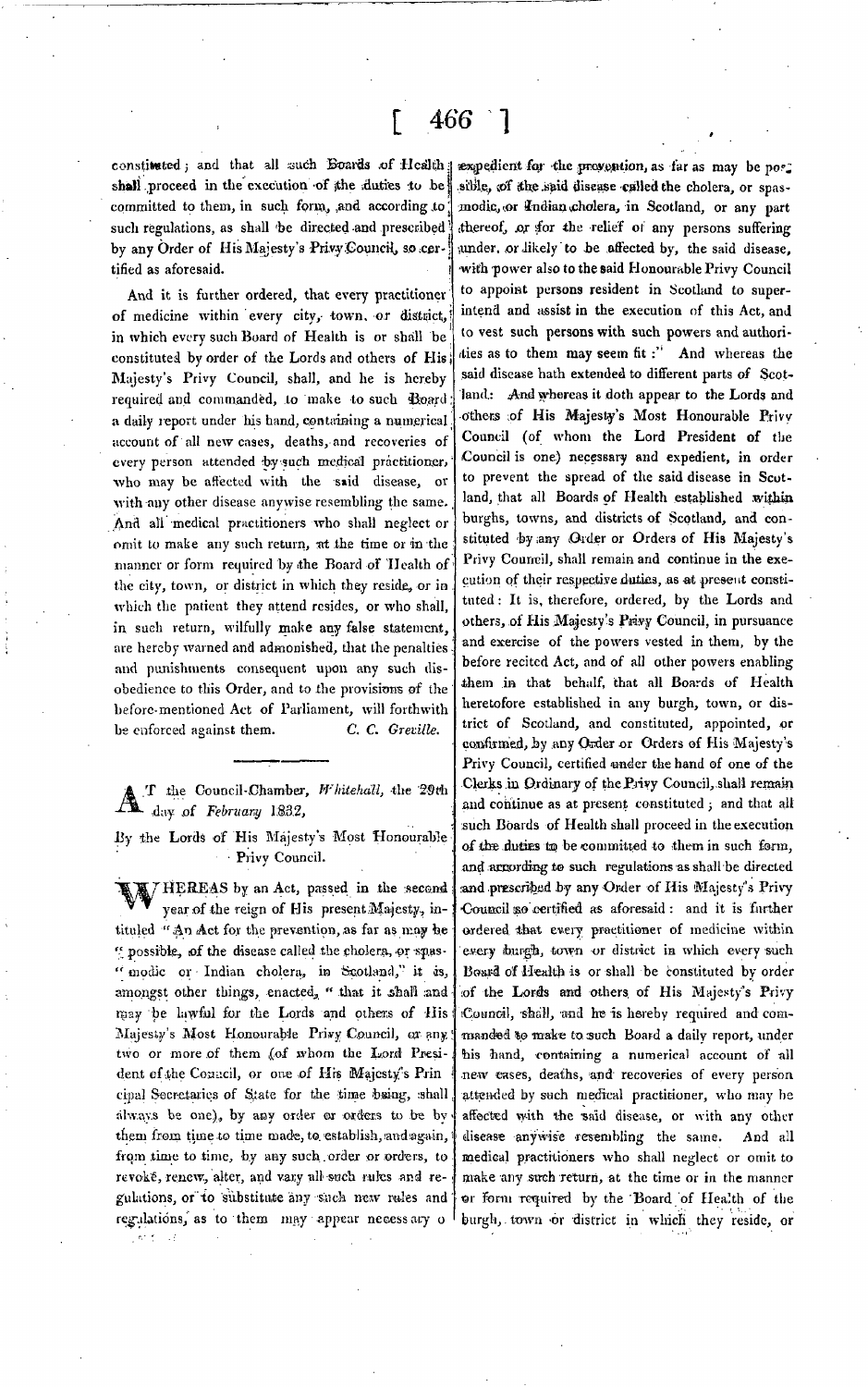### $\lceil 467 \rceil$

in which the patient they attend resides, or who shall in any return wilfully make any false statement, are hereby warned and admonished, that the penalties and punishments consequent upon any such disobedience to this Order, and to the provisions of the before mentioned Act of Parliament, will forthwith be enforced against them.

the Solicitor-General of Scotland, Sir John H. Dalrymple, Baronet, Sir James Gibson Craig, Baronet, the Sheriff of Edinburghshire, and John A. Murray, Esq., Advocate, be, and they are hereby appointed by the Lords and others of His Majesty's Most Honourable Privy Council (of whom the Lord President of the Council is one) to superintend and assist in the execution of the beforementioned Act in Scotland, and every part thereof.

C. *C. Greville.*

And it is further ordered, that the Lord President of the Court of Session, the Lord Chief Justice Clerk, the Lord Advocate, or, in his absence,

Printed and Published at the Office, in Cannon-Row, Parliament-Street, by ROBERT GEORGE CLARKE.

#### [ Price Seven Pence. J